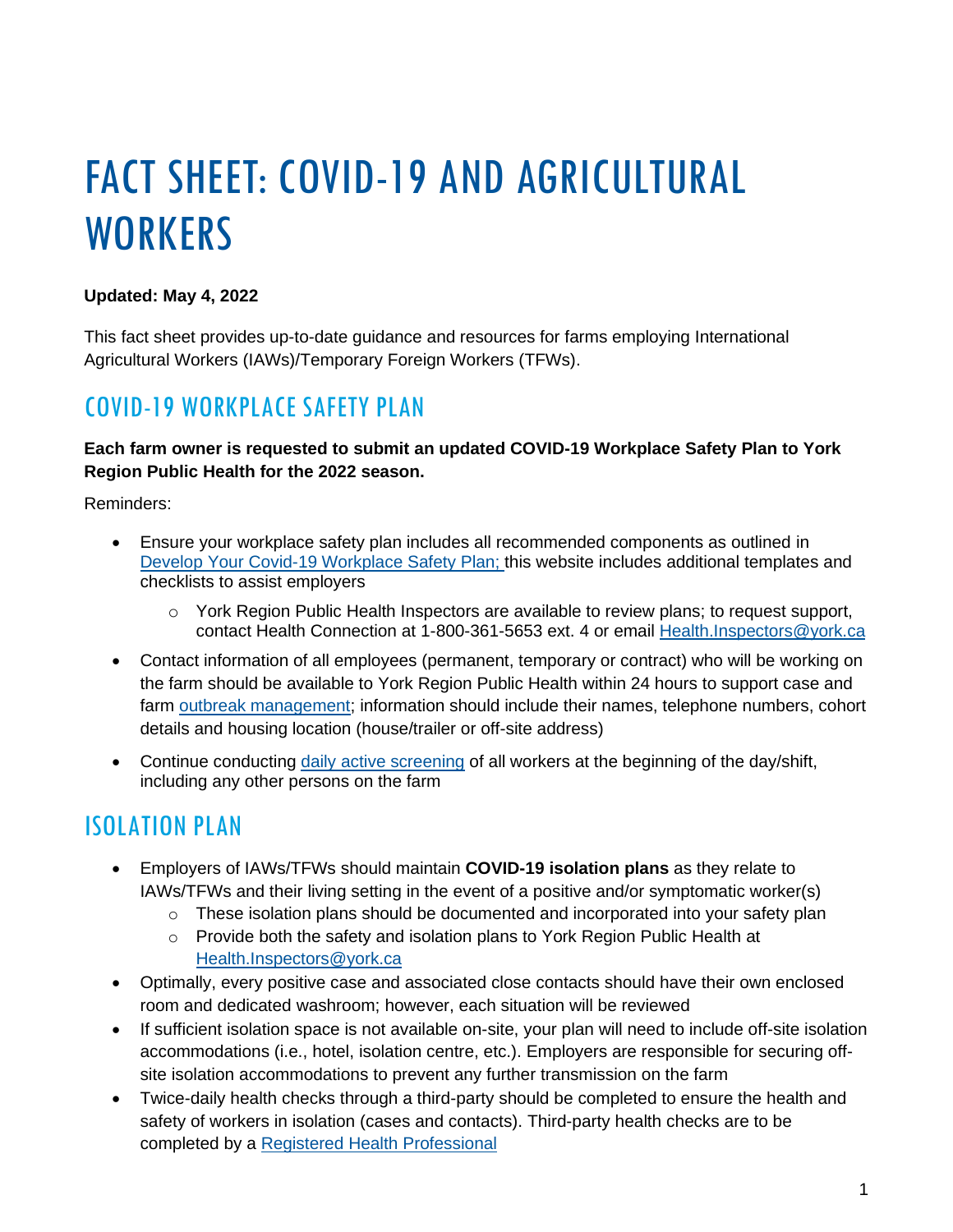- Employers should include an escalation process for individuals identified by the third-party completing health checks with worsening symptoms and ensure timely access to appropriate health care supports in the community
- If a suspect or positive case is identified among workers in shared living settings and individual accommodations cannot be provided to cases and contacts, please contact York Region Public Health for isolation and cohorting recommendations

# ARRIVAL OF IAWs/TFWs AND QUARANTINE PLANS

Farm owners and temporary foreign workers should adhere to all applicable federal [legislation,](https://travel.gc.ca/travel-covid/travel-restrictions/isolation) including *[The Quarantine Act](https://laws-lois.justice.gc.ca/eng/acts/q-1.1/FullText.html).* In addition:

- For the most up-to-date information on federal quarantine requirements, please check frequently with the [Government of Canada website](https://www.canada.ca/en/public-health/services/publications/diseases-conditions/2019-novel-coronavirus-information-sheet.html)
- Upon arrival, eligible IAWs/TFWs can be immunized at the airport. York Region Public Health will provide vaccine and third doses for those that were missed after arrival. Please visit [york.ca/COVID19Vaccine](http://www.york.ca/COVID19Vaccine) for fourth dose eligibility and clinic information
- Fully vaccinated workers that were not tested at the airport and passed their active daily screening are not required to quarantine upon arrival; however, workers can attend assessment [centres](https://covid-19.ontario.ca/assessment-centre-locations) for testing upon arrival
- Workers that test positive on their arrival test must isolate immediately
- Any unvaccinated or partially vaccinated worker must quarantine for 14 days

### WHAT TO DO IF YOU HAVE A SYMPTOMATIC OR POSITIVE WORKER

- If a worker experiences [symptoms](https://www.york.ca/wps/portal/yorkhome/health/yr/covid-19/symptomstransmissiontreatmentandtesting/!ut/p/z1/tZJdU-IwGIV_ixdcdvImLSRcxi5LW6XgB1-9YWIbIS5JsY24_PsNjs7sjaij6UU66Zyct-fJQQVaoMKIvVoLq2ojtm6_LHqrlA_TJLmAbByxGDiMeUYog0Efo_mLAN55OKDiM-dPCIrT9jNUoGJXqgot7ysqMAgIaJeRIJJhFfRLCQFmAtgdBSnK6Kgujd3ZDVoemlVZGyuN7cChbv64TWuVfXr5sKm1dKsUW7vpQFnvVRXgfgfag97ZWre2EabVqm0dJ9tIYbU7JkxlpfMwa5R9FNyRJc0oHq3d7wu7CZS5r9HibRBafHaQ81EPj48Fd8GOaf5atPCabH5k-H-24Q2LIJ1llM_wGKI0fBUQEvUSHEMGyZhB-ptOur9YguGCvApOXOvS1YK-i--aoPleyWc0NXWjXU1vvtiC5G0CZTFP-BAmcDulcDWgEetdjiaX1_ibEz4I4Nk-9GpPwa898Wv_M3CyFGLMj_UPByFwksbsPMxYnvtln_tln_tln_vt_ey7cHZ6OtUs7G4fDiGoiY7v2GgQdtd6dfr1zM_O_gHoL_--/dz/d5/L2dBISEvZ0FBIS9nQSEh/#.YE-57_lKhPY) compatible with COVID-19 or fails the [daily screening,](https://covid-19.ontario.ca/screening/worker/) they must immediately [self-isolate](https://www.york.ca/wps/wcm/connect/yorkpublic/71aac344-7a1f-49c5-a85e-e04db6f11b48/Web_COVID-19_Self-Isolation_Printable_.pdf?MOD=AJPERES&CVID=nrfx7gU) away from all other workers and personnel and contact York Region Public Health for further instruction
- In the event of a positive PCR or rapid antigen test (RAT), York Region Public Health must also be notified
- York Region owners/operators and workers in the agricultural sector, including settings where International Agricultural Workers have shared accommodations, are to report symptomatic or positive workers through [Agriculture Case and Contact Reporting Tool](https://yorkforms.york.ca/wps/portal/Home/Farm-External-Reporting-Form/!ut/p/z1/04_Sj9CPykssy0xPLMnMz0vMAfIjo8zijSxdTAyd3A0C3L2DzAwCw5w9AoJNTDwtPUz0w8EKDFCAo4FTkJGTsYGBu7-RfhTp-pFNIk4_HgVR-I0P14_CogTVB4TMKMgNDY0wyHQEAFYoH8s!/dz/d5/L2dBISEvZ0FBIS9nQSEh/) or phone 1-877-464- 9675.

## TESTING AND VACCINATION

- For information on COVID-19 assessment centres and other testing options, visit [york.ca/COVID19.](http://www.york.ca/COVID19) Rapid antigen test kits (RATs) are available through Ontario Health; call Health Connection at 1-800-361-5653 ext. 4 for more information
- First, second, third and fourth doses of the COVID-19 vaccine are available at various clinics throughout [York Region;](https://www.york.ca/wps/portal/yorkhome/health/yr/covid-19/covid19vaccinationclinics/04covid19vaccinationclinics/!ut/p/z1/jY_PCsIwDIefxQeQpLVu3bHOP21VJog6e5FSUQuzE5UdfHrH2MWD05wS8iU_PjCQgwm28mf79GWwRT3vTXRQYqaknKPOGE9RYCY0jTlOEgK7BsAvJRDMP_cdgOl-r38F1Ab0vkyXZzA3-7z0fTiVkLuy8sc-SdqOJJV1zodG2xU-ePeAHNn35Q7MZ_JszRmqrY7FlmTI1KAFKGWRJClqlBlHNY1XwzGXBOe0BTrkbtdN_lqMEuVF7w08xRCU/dz/d5/L2dBISEvZ0FBIS9nQSEh/#.YflkVvnMKpk) visit [york.ca/COVID19Vaccine](http://www.york.ca/COVID19Vaccine) for eligibility and locations
- The [Staying Up to Date with COVID-19 Vaccines: Recommended Doses](https://www.health.gov.on.ca/en/pro/programs/publichealth/coronavirus/docs/vaccine/COVID_19_vaccine_up_to_date.pdf) and the [COVID-19](https://www.health.gov.on.ca/en/pro/programs/publichealth/coronavirus/docs/vaccine/COVID-19_vaccine_third_dose_recommendations.pdf)  [Vaccine Booster Recommendations](https://www.health.gov.on.ca/en/pro/programs/publichealth/coronavirus/docs/vaccine/COVID-19_vaccine_third_dose_recommendations.pdf) have been updated and are now available on the ministry's website.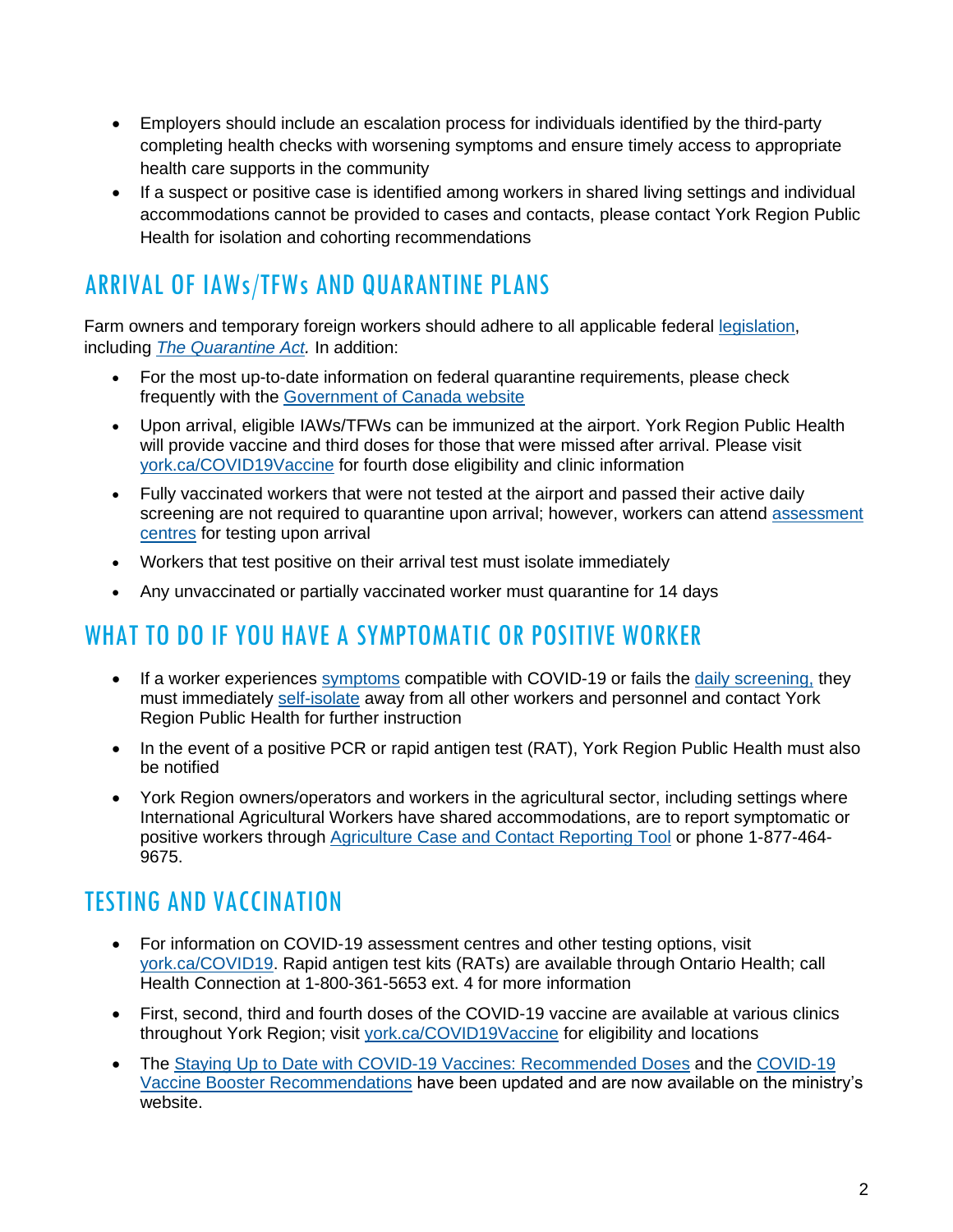# INFECTION PREVENTION AND CONTROL REMINDERS

### **Active screening**

- Active screening, masking and personal protective equipment (PPE) are strongly recommended and expectations are outlined in the [Outbreak Guidance: Workplace and Living Settings for](https://www.health.gov.on.ca/en/pro/programs/publichealth/coronavirus/docs/COVID-19_Farm_Outbreak_guidance.pdf)  [Seasonal International Agriculture Workers \(IAWs\)](https://www.health.gov.on.ca/en/pro/programs/publichealth/coronavirus/docs/COVID-19_Farm_Outbreak_guidance.pdf)
- All persons, including visitors and workers, seeking entry to an agri-food facility (except emergency first responders) should be actively screened, including temperature checks for COVID-19 symptoms and exposure history, regardless of their vaccination status
- Employers must have processes in place for daily active screening of all IAWs/TFWs in housing units, including temperature checks and symptom monitoring, regardless of whether they are working that day
- Employers must make screening results available for public health units, upon request. If an IAW/TFW fails screening, they must self-isolate and not work. Agri-food settings may choose to use or adapt the screening tools that have been developed by the Ministry of Health, such as:
	- o [General COVID-19 Self-Assessment](https://covid-19.ontario.ca/self-assessment/)
	- o For workers specifically, [COVID-19 worker and employee screening](https://covid-19.ontario.ca/screening/worker/)

#### **Masking**

• Masking in common areas and during transportation is strongly recommended where physical distancing of two metres is not possible. Masking is still required on public transit until June 11<sup>th</sup>.

### **Ventilation**

- Where ventilation is inadequate or mechanical ventilation does not exist, the use of portable air cleaners can help filter out aerosols
- For more information, see Ontario Public Health's Heating, Ventilation and Air Conditioning [\(HVAC\) Systems in Buildings and COVID-19](https://www.publichealthontario.ca/-/media/documents/ncov/ipac/2020/09/covid-19-hvac-systems-in-buildings.pdf?la=en)
- Ventilation and filtration are important for overall indoor air quality as they help to dilute or reduce respiratory droplets and aerosols in a given space; however, they do not prevent transmission in close contact situations and need to be implemented as part of a comprehensive and layered strategy against COVID-19

### **Cleaning and Disinfection**

- Cleaning and disinfection should be done at least twice daily; frequently touched surfaces should be cleaned and disinfected more often. A cleaning and disinfection log should be maintained. For an easy-to-follow guide, see 'Quick and Dirty' Guide to Cleaning & Disinfecting [Surfaces on the Farm](https://www.nycamh.org/media/photos/0521/5_clean_disinfect_wip_no_color.jpg)
- To summarize, multiple prevention strategies are needed to prevent COVID-19. Please see [Layers of Prevention Against COVID-19.](https://www.publichealthontario.ca/-/media/documents/ncov/factsheet/2021/06/lp/fact-sheet-covid-19-preventive-layers.pdf?la=en&sc_lang=en)